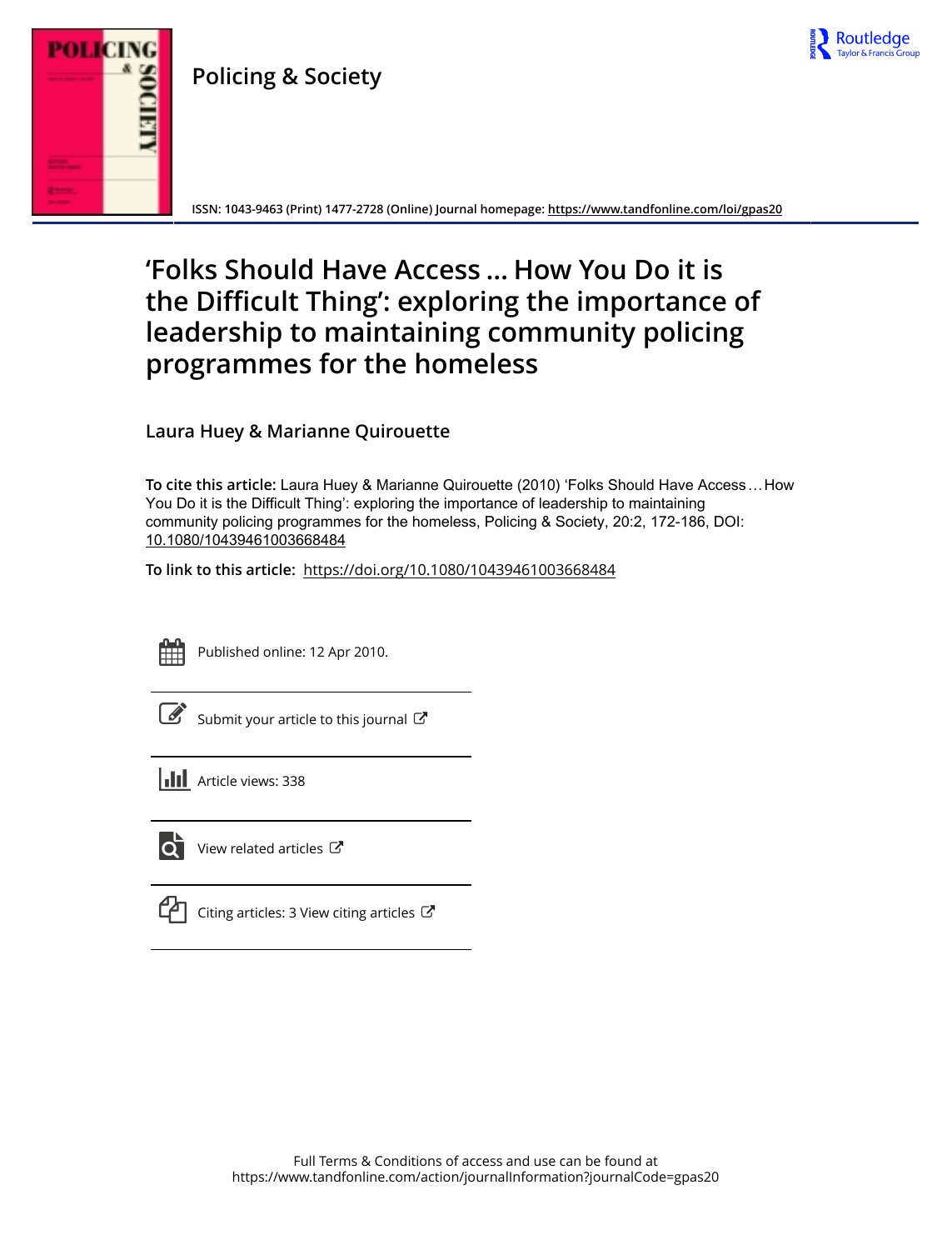## 'Folks Should Have Access ... How You Do it is the Difficult Thing': exploring the importance of leadership to maintaining community policing programmes for the homeless

Laura Huey<sup>a\*</sup> and Marianne Quirouette<sup>b</sup>

<sup>a</sup> Department of Sociology, Social Science Centre, Room 5316, University of Western Ontario, London, ON N6A 5C2, Canada; <sup>b</sup>Department of Sociology, Concordia University, 1455 de Maisonneuve Blvd. W, Montreal, QC H3G 1M8, Canada

(Received 25 June 2009; final version received 15 September 2009)

In the present paper we examine the operation of a community policing programme that facilitates reporting of victimisation by homeless victims of crime through the assistance of local community service providers. Using data from two sources – our original study of Homeless Remote Reporting in 2003 and a follow-up evaluation conducted in  $2008 -$  we examine the extent to which this programme offers a viable model for policing outreach to homeless communities. Based on stakeholder feedback, we conclude that despite positive endorsements of the programme, this is a programme that is largely defunct because of a lack of leadership. The police have abdicated responsibility for its operation and community groups are unable to assume the responsibility. What we draw from the example that this programme provides is that innovative collaborative modes of governance must take into account 'the unbearable lightness of community' and thus the necessity of state actors maintaining active leadership roles.

Keywords: community policing; crime reporting; victims; governance

Over the past few years social scientists have noted an increasingly diverse array of modes of security governance beyond the traditional public policing services provided by the state (Bayley and Shearing 2001, Eick 2003, Johnston and Shearing 2003, Nogala 2003). Whereas much of this literature explores 'responsibilisation strategies' through which the state encourages individual citizen participation in crime prevention (Garland 1996, p. 452), attention has also been focused on the rise of public-private security partnerships between criminal justice agencies and non-state actors (Garland 2001, Levi 2008) and on those strategies that Rose (1999) terms 'governing through communities'. Under the latter category, we might include any number of projects of local governance created under the ever-expanding umbrella of 'community policing'.

Community policing is generally understood as a set of policies and programmes aimed at increasing interaction between the police and community for the purpose of fostering joint ownership of and responsibility for a defined set of problems arising from local crime and disorder (Trojanowicz et al. 1998). Under this model, the community is no longer the passive recipient of police services or the creators of

<sup>\*</sup>Corresponding author. Email: lhuey@uwo.ca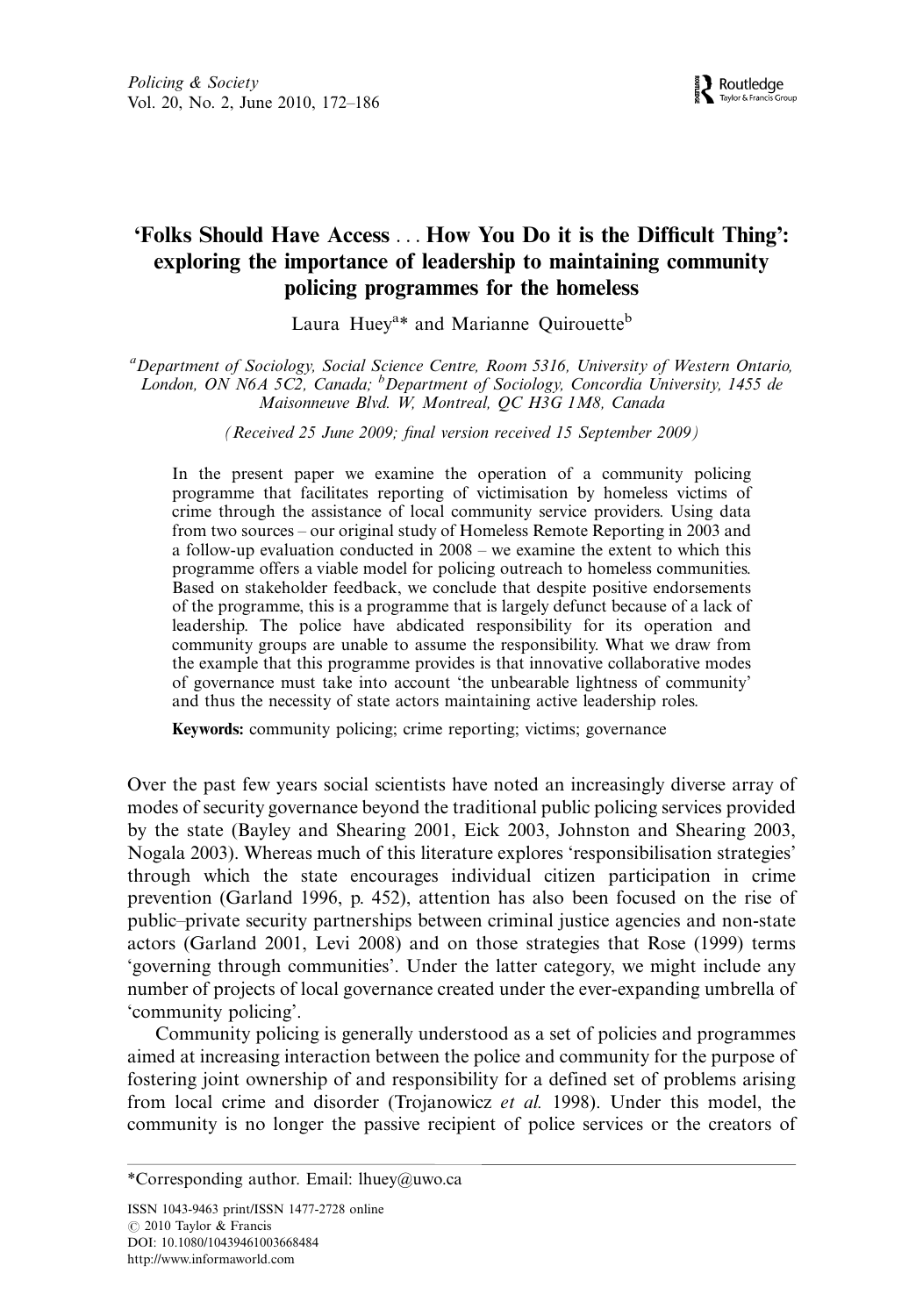policing problems, but rather an active co-participant in the solution of local problems (Trojanowicz et al. 1998). Supporters of community policing endorse this model on the grounds that it serves the needs of both police and local communities by providing an environment to foster active partnerships and the pooling of resources needed to tackle issues (Trojanowicz et al. 1998). Critics have more cynically suggested that, in effect, community policing benefits the state in that it serves as a means by which criminal justice agencies can 'shift responsibility for crime to other institutions' (Ericson 1994, p. 163).

Certainly, the question of 'ownership' in relation to community policing programmes – that is, who can and should 'own' a given initiative – is a tricky issue. Although, theoretically, both the police and their community partners should hold joint responsibility for both decision-making and the operation of a given programme, as Les Johnston (2003, p. 185) notes in his discussion of the 'police extended family', in actuality it is unclear 'whether community policing is something that the police do on behalf of communities; that communities do on their own behalf, either through municipal, commercial or citizen-based provision; or that communities and police do in partnership with one another'. As we discuss in the present paper, the ambiguity over ownership of community policing programmes has important implications for service delivery, particularly with respect to the delivery of outreach policing services to homeless citizens. In Citizens, Cops, and Power: Recognizing the Limits of Community (2006), Steve Herbert explores what we see as a critical question: to what extent, if any, should communities be understood and treated as legitimate and effective political actors in relation to community policing projects? His analysis of empirical data collected on community policing projects in three Seattle neighbourhoods leads Herbert to conclude that urban communities are often ill-equipped to 'bear the political weight that projects like community policing place upon' them. This is particularly the case, Herbert suggests, with economically disadvantaged neighbourhoods that are already overburdened and lacking in resources (Herbert 2006, p. 14).

In 2003 the belief that socially inclusive policing services can provide an avenue through which the homeless can access greater security led police and social service agencies in Edinburgh to implement the Homeless Remote Reporting (HRR) programme.1 This community policing programme utilises local service providers to the homeless community as access points for individuals who wish to report a crime to the police. For participating community service providers, the rationale for supporting this programme is simple: it is 'the belief that Remote Reporting reconstitutes marginalised crime victims as citizens equally worthy of the services of the state' including, in the words of one service provider, 'the right of people to be protected by the state' (Huey 2008, p. 211). We draw upon data from two sources  $-$  the original study of HRR conducted following its implementation in 2003 (Huey 2008), and a follow-up study conducted in  $2008$  (Huey and Quirouette  $2009$ ) – in order to examine this programme and the extent to which it offers a viable model for policing outreach to homeless communities. What our case study reveals is that despite positive endorsements of the programme from many of the stakeholders interviewed, significant operational problems exist. In essence, it has become a programme without an 'owner', with police having largely abdicated responsibility for its operation and community groups unable to assume that responsibility. What we suggest, based on the example that this programme provides, is that innovative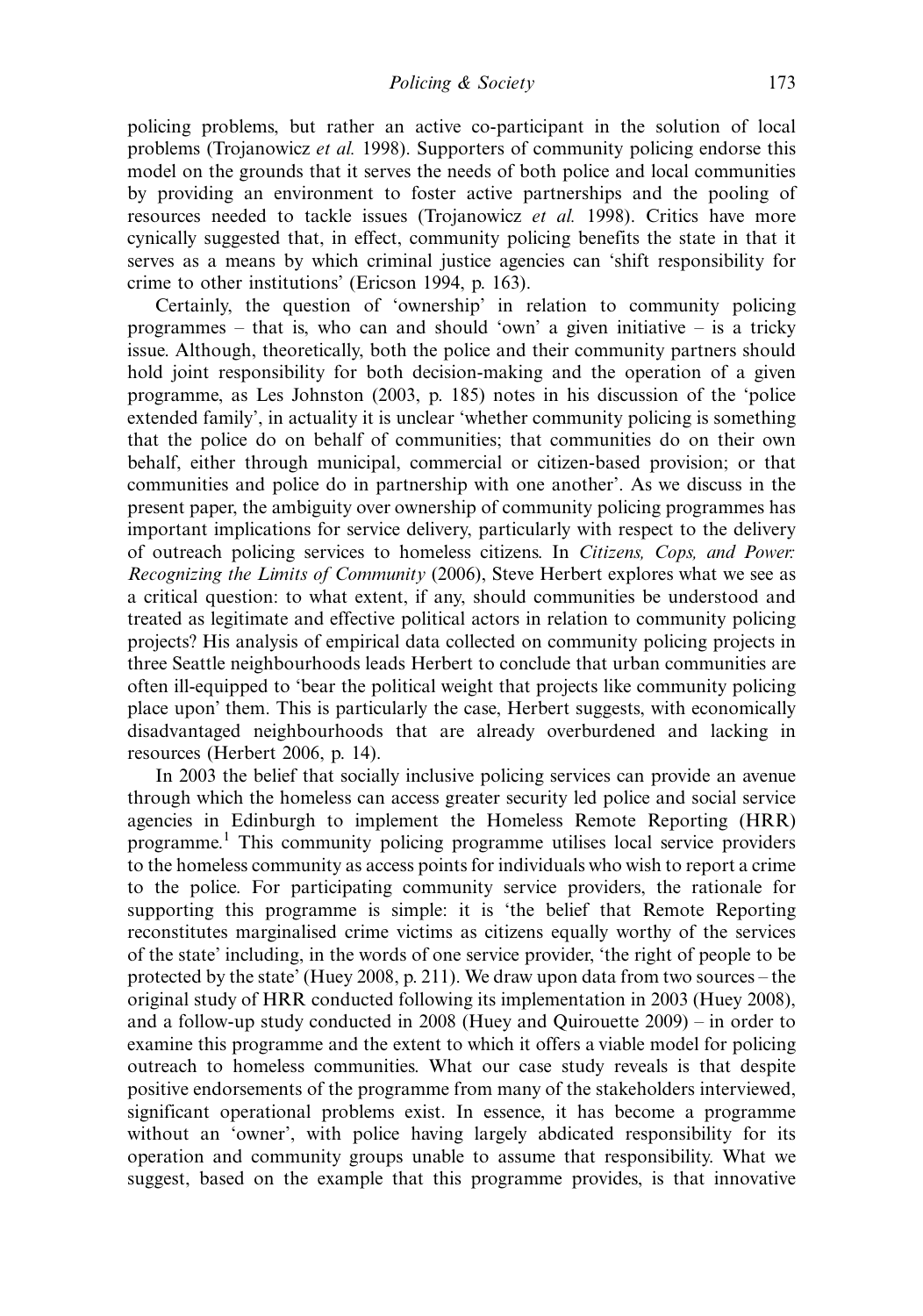community policing efforts and other collaborative modes of governance must take into account 'the unbearable lightness of community' and thus the necessity of state actors maintaining active leadership roles (Herbert 2006, p. 13, see also Edwards 2005).

#### Method of inquiry

This paper is informed by data drawn from two sources. The first source is an ethnographic study conducted in 2003 of the policing of Edinburgh's homeless population in the Cowgate and Grassmarket area of the city centre (Huey 2007). During the course of conducting fieldwork, one of the authors was made aware of what was then called the Homelessness Remote Reporting project and began to incorporate questions about the project in interviews conducted with police, service providers and homeless men and women. The result was an initial examination of the programme. From this study, we have extracted 31 interviews containing relevant material on issues related to: criminal victimisation and harassment experienced by homeless service users, police relations with service providers and homeless service users and participant attitudes towards the HRR project and experiences of the programme.

The second source we are drawing from is data from interviews conducted in 2008 as part of a larger feasibility to determine whether similar HRR projects should be implemented in two Canadian cities (Huey and Quirouette 2009). In order to properly consider the question of whether implementing Remote Reporting programmes for the homeless in Canada would be a valuable endeavour, it was deemed necessary to evaluate the current operation of the Edinburgh programme. To that end, we contacted each of the five homeless service agencies participating in the HRR programme and requested interviews with key staff members. All agencies agreed to participate. We also developed a non-probability sample consisting of the maximum number of homeless service agencies not participating in HRR; four of these agencies granted our request to interview their personnel.

In order to access homeless citizens as potential interviewees, service organisations that agreed to participate in our study were also asked whether they would assist in facilitating contact with their clients. As participating organisations include agencies that work with various sub-sections of the homeless population, we are drawing from a fairly robust sample of both service organisations and homeless citizens who access these services. Unfortunately, one of the limitations of the present study is that, given the nature of the original study, the views of those who do not access services are not represented here.

For this second study, we conducted 30 open-ended, semi-structured qualitative interviews using an interview guide consisting of series of questions based on five main areas of interest:

- (1) stakeholders' views as to the nature of victimisation within their community and/or their own experiences of victimisation;
- (2) stakeholders' willingness to report victimisation and/or their views as to those barriers that contribute to low rates of reporting incidents of victimisation (if any);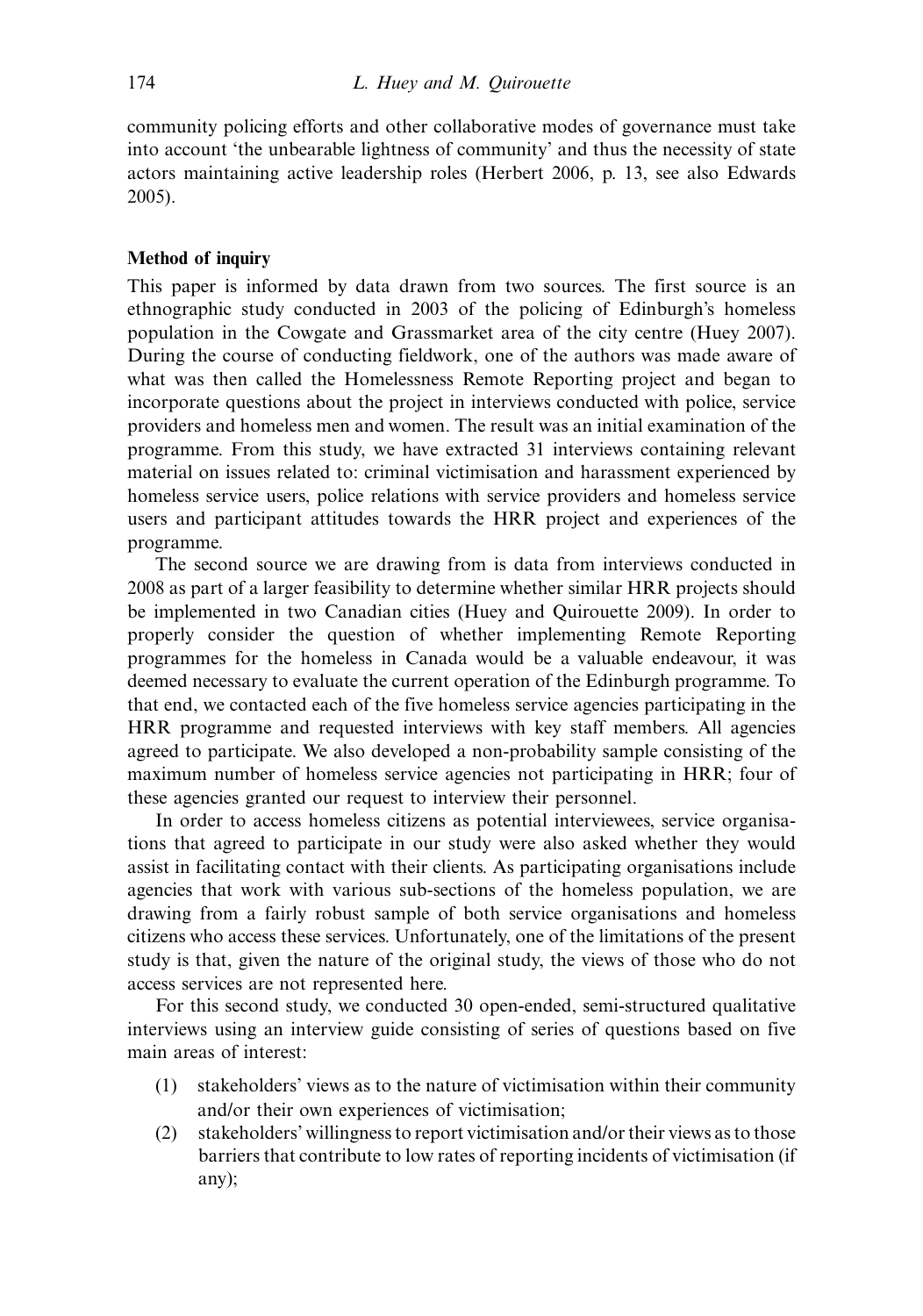- (3) stakeholder experiences with HRR and/or attitudes and opinions concerning the concept of a HRR project;
- (4) stakeholders' potential interest and/or willingness to participate in a HRR programme in the future; and
- (5) beliefs as to the importance of access to justice for homeless citizens.

For both studies, participants were briefed as to the nature of the research and the subject areas to be covered, and each interviewee was advised that his or her identity would remain confidential. The average interview length was one hour; all interviews were recorded with the knowledge and consent of informants and interviews were subsequently transcribed verbatim.

To analyse the data, interview transcripts from each study were printed, read and then manually coded according to major themes identified. To ensure reliability, as well as to identify emergent sub-themes, transcripts were reread and manually recoded two further times (Table 1).

#### 'What we tried to do is set up a system whereby we could assist homeless people to report crimes<sup>32</sup>: the origins and operation of HRR

In response to the problem of unreported criminal victimisation among their client group, in 2002 the Ark Trust of Edinburgh<sup>3</sup> commissioned a study that drew on interviews with 42 homeless youth (Manson 2002). Through an analysis of the interview data collected, the study's author found that 90% of respondents had been criminally victimised while homeless (Manson 2002). Further, 79% of victims had failed to report the crime to police (Manson 2002). Aware of the operation of a Remote Reporting programme for Edinburgh's Lesbian Gay Bisexual and Transgendered (LGBT) community, the report's author recommended that a similar programme be implemented for the City's homeless. The proposal was subsequently circulated among other community service groups.

In order to garner police support for the proposal to implement HRR, a senior representative of one of the city's homeless service organisations sent a copy of the report to the police commander who had been responsible for implementing the LGBT Remote Reporting programme. The police commander subsequently adopted HRR as a personal project, and pushed for support for the programme within the police force and among community groups. A member of one of the first community service organisations to join HRR later explained his group's involvement as a direct result of the police commander's intervention: 'I've known [him] for a couple years, and he actually approached me on that programme'. In 2003 the HRR pilot project

| Subject category                   | 2003 | 2008   |    |
|------------------------------------|------|--------|----|
| Police personnel                   |      |        |    |
| Community groups/service providers |      | $12^a$ |    |
| Homeless service users             | 14   | 16     | 30 |
| Total                              |      | 30     |    |

<sup>a</sup>Three community service providers in the 2008 sample were also in the 2003 sample; all of the other research participants in both 2003 and 2008 samples were only interviewed once.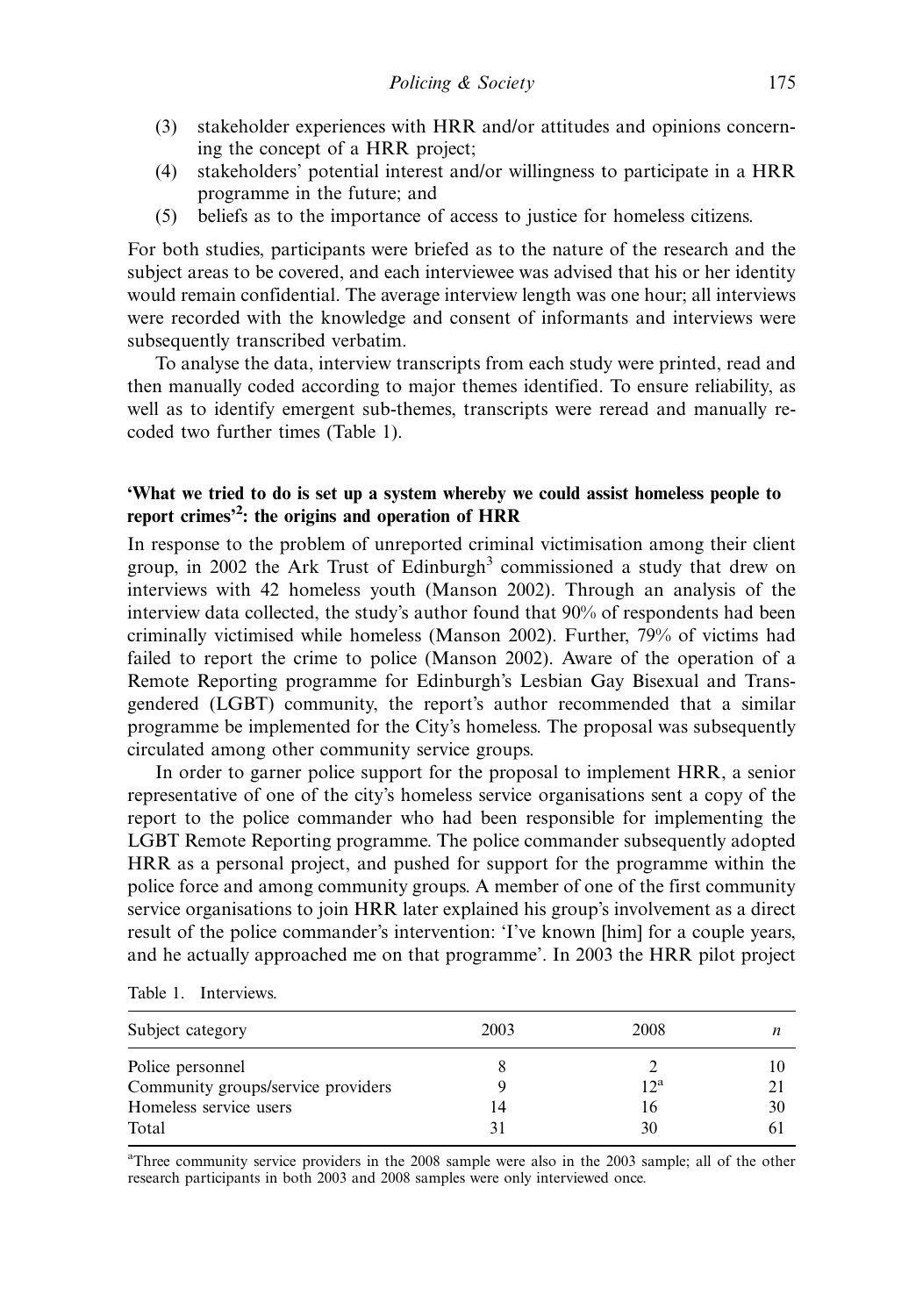was established in Edinburgh. Initially implemented as a six-month pilot project, it was adopted as a permanent programme in 2004 (Figure 1).

HRR encourages victim reporting of crimes to police through the use of service providers, who serve as third parties in the process. Upon receiving a client's report of experiencing or witnessing criminal victimisation, a service provider consults with the client as to whether to bring the complaint forward to the police. Should the client wish to do so, two options are available for proceeding: the victim or witness can (1) report the matter for police investigation or (2) report the information anonymously for police intelligence purposes. In some service organisations, the process is triggered when a client comes forward with a criminal complaint. In other facilities, information regarding criminal victimisation is sought as part of the intake process. 'It's part of the assessment when they come in through the door', one shelter worker advised, 'we ask them, ''have you ever been party to a crime or has a crime ever been committed towards you?''... and if they say yes, then we go into what we can offer them. Remote Reporting, we can offer you this'.

Should the client wish to proceed with a report using the HRR process, the service provider completes the designated forms with the client, filling out such information as the location of the event, type of incident, victim and suspect characteristics and an overall summary of the incident. All reports are sent by email or fax to the Public Assistance Desk at the Force Communications Centre, logged upon receipt and then forwarded to the relevant Criminal Investigation Department (CID) Inspector. Where the victim has requested an investigation, the CID Inspector assigns the complaint to an officer, who is required to follow up with the agency from which the complaint was filed. To reduce any potential fears the complainant may have in relation to dealing with the police, he or she can elect to have a service provider present throughout the process, including attending meetings with investigating officers.



Figure 1. Process of Remote Reporting.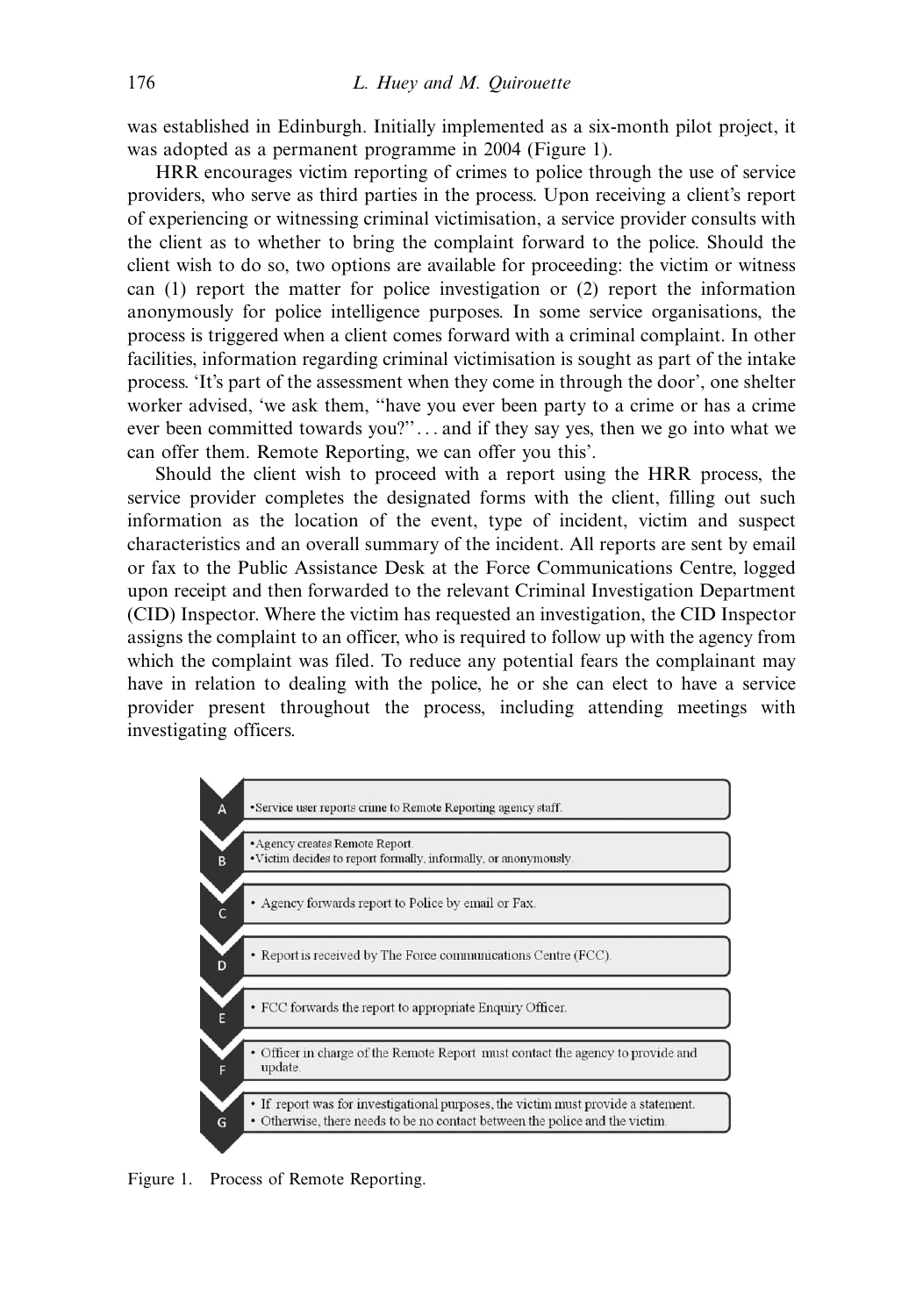Policing & Society 177

To increase victim confidence in the programme, informal policies and practises have been adopted to address issues that inhibit reporting. For example, to deal with the problem of victims being stigmatised within the local community for going against the 'anti-grassing code', <sup>4</sup> those who report are provided anonymity to the point at which criminal charges have been laid. To assist in keeping reports as anonymous as possible, police officers attend interviews in plain clothes, and arrangements can be made for police to meet with victims and service workers at a location away from the service organisation's premises.

Designated staff members within a participating service agency are provided HRR training by a Lothian and Borders (L&B) Police community liaison officer, who functions as a local point of contact. We were advised that training occurs when an organisation joins the programme, and that training for new staff members is arranged on an annual basis. Whereas the training process was described to us by a police liaison officer as 'an one hour PowerPoint presentation, [which] gives the background on Remote Reporting and ... on how to fill out the form', a community service provider advised that 'the police came in and they trained the staff on how to be diplomatic, how to assist somebody, how to fill out the incident forms, where the forms went, how they processed it, [and] what was the next stage'.

When we queried participating community service providers about the extent to which they find the reporting process simple or onerous, or the training time consuming, respondents stated that both the process itself and the training were relatively easy to accommodate within their hectic work schedules. One service provider did note an individual case that was particularly time consuming, but stated that she felt the positive outcome for the client justified the expenditure of resources. However, as we note in further detail shortly, while it is the case that service providers stated that they could and would accommodate basic Remote Reporting tasks into their workloads, what they are unable or unwilling to do is to assume responsibility for coordinating, monitoring and promoting the programme, tasks that remain crucial to its operation.

## 'It kind of protects the victims, doesn't it?'<sup>5</sup> Why stakeholders support HRR

As the principal focus of the Edinburgh phase of our 2008 study was to evaluate HRR as a programme that might potentially be expanded to Canadian cities, we sought interviewees' views as to the advantages of the programme over traditional reporting routes, as well as what they saw as the larger social implications and/or benefits of the programme. We also posed a series of detailed questions, where appropriate, regarding the mechanics of the programme and how particular aspects of the programme benefit different stakeholder groups. As none of the respondents in the service user group had direct knowledge of the programme, we asked instead about what they saw as potential benefits of using HRR.

For each of the stakeholder groups, HRR was seen as representing a significant improvement over existing avenues for crime reporting. In particular, interviewees felt that the programme permitted homeless victims of crime to 'tell their story' in a safe environment, supported by the presence of someone they trust. To illustrate this point, a community service worker related the following story of taking a report from a client: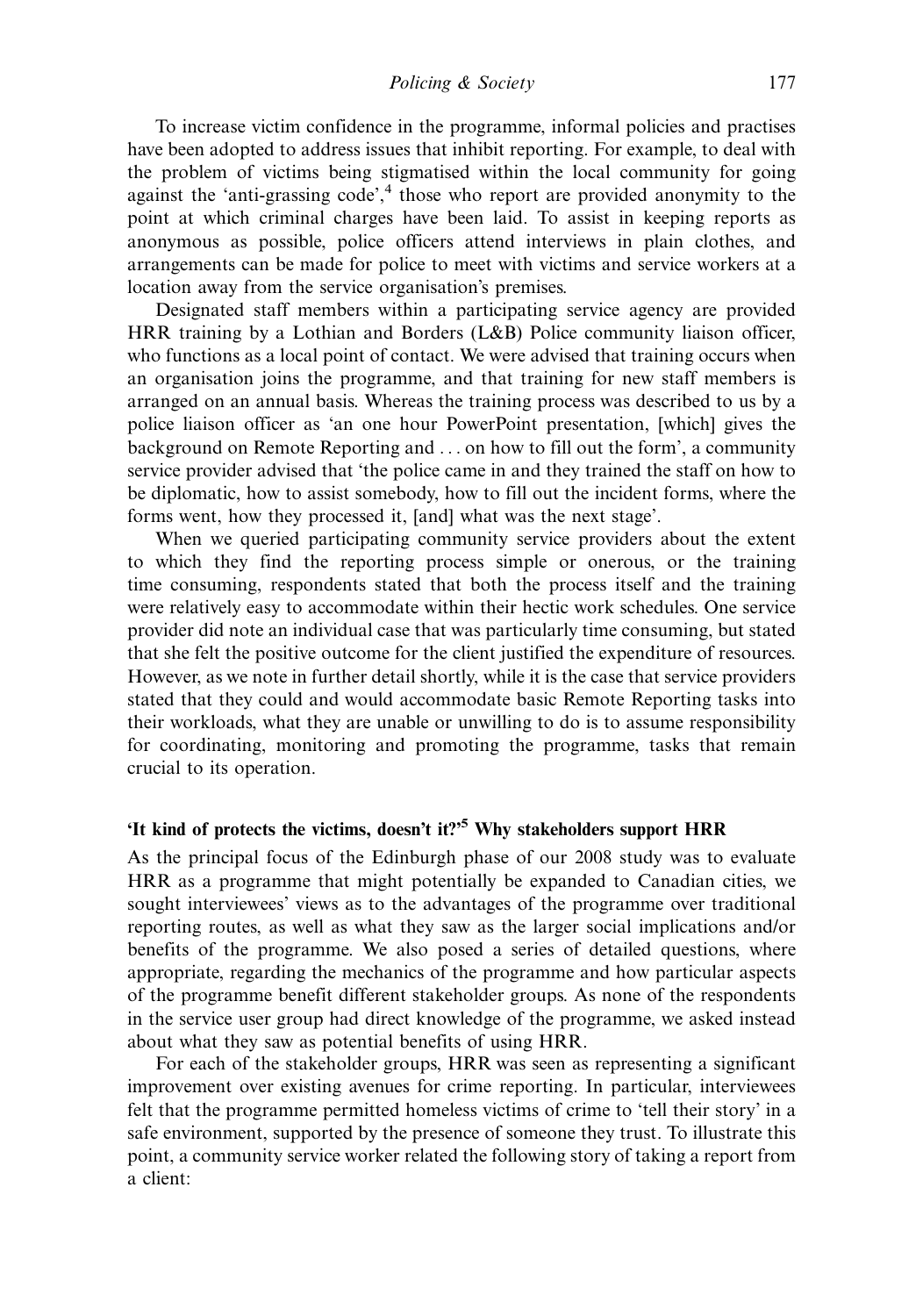We had a young person who had her dog stolen by a 50-year-old man, and was wanting money and sexual favours from her. He was intimidating her, watching her flat, knowing when she was going in and out, trying to get in her door. So, she wouldn't go to the police. She wanted her dog. It was her baby ... she was just petrified. She truly believed he had her dog, and he knew where she stayed, and there was a whole range of issues that went on within that. And, it was through [a police contact] that we then were able to do a remote report. Yeah, it was extra work, but then I'm gonna support that young person to get to her chief goal. We're very much about helping people to help themselves. I know that it is frightening for her to go to the police. In her logic, she wanted to get her dog back ... And, getting her to meet with the police officer, that was a good process ... He brought it down to a level she understood.

The support of a trusted service provider when coming forward with a report to police was also cited by service users as an advantage of the programme. A male shelter client advised that he had been harassed at a former residence and had complained to the police to little avail. When asked if he would have preferred to use Remote Reporting as an alternative option, his response was 'yeah, because I would have had somebody backing me up'.

We note that the majority of homeless service users interviewed in both 2003 and 2008 stated that they would not use HRR to report a crime, regardless of whether they were a victim or a witness. Most were not opposed to the programme on principal, and indeed several said that they thought the programme was a good idea 'for other people', <sup>6</sup> rather respondents either said they had little use for it (preferring instead to deal with victimisation on their own terms through retaliation), or were concerned about earning a reputation as a 'grass'. Interestingly, the 'anti-grassing code' was also cited as a concern by those who said they would use HRR to report to police. Of the 10 service users who stated that they would be willing to use HRR if victimised, a primary advantage of the programme noted was the ability to remain anonymous to the point at which charges are laid. As a service user explained of her community, 'it's what they call the code of silence in the neighbourhood, people don't want to grass. It takes a wee bit of courage to come forward'. In response to the promise of anonymity under Remote Reporting, this individual stated, 'Well, I think that it's a good idea because it's protecting the people, the victims'. A service provider with HRR experience portrayed Remote Reporting as an innovative means of overcoming the barrier that the 'anti-grassing code' represents:

This is why we need this remote reporting. Because [the police] come in plain clothes. If you do request an interview, they will come dressed like you or I. You know, jeans and a t-shirt. So nobody actually knows who they are when they are coming in to speak with you. You can also arrange to see them in the center or arrange to meet them in a coffee shop. You can arrange to meet them outside and people don't know it's the police you are speaking to.

While one service user worried that a visit to a worker's office might signal to other clients that they were reporting, a shelter worker dismissed such fears on the grounds that offices are private and clients are in and out of their offices routinely: 'because we do such intense work with people, somebody coming in to do a report on something is not seen as if you were going to come say something to the police'.

The potential crime deterrent effect of reporting predatory behaviour within the community was cited by all three stakeholder groups as a significant potential benefit. A shelter user expressed this consideration for supporting HRR as follows: 'people are getting harassed, and they are getting bullied into parting with money ...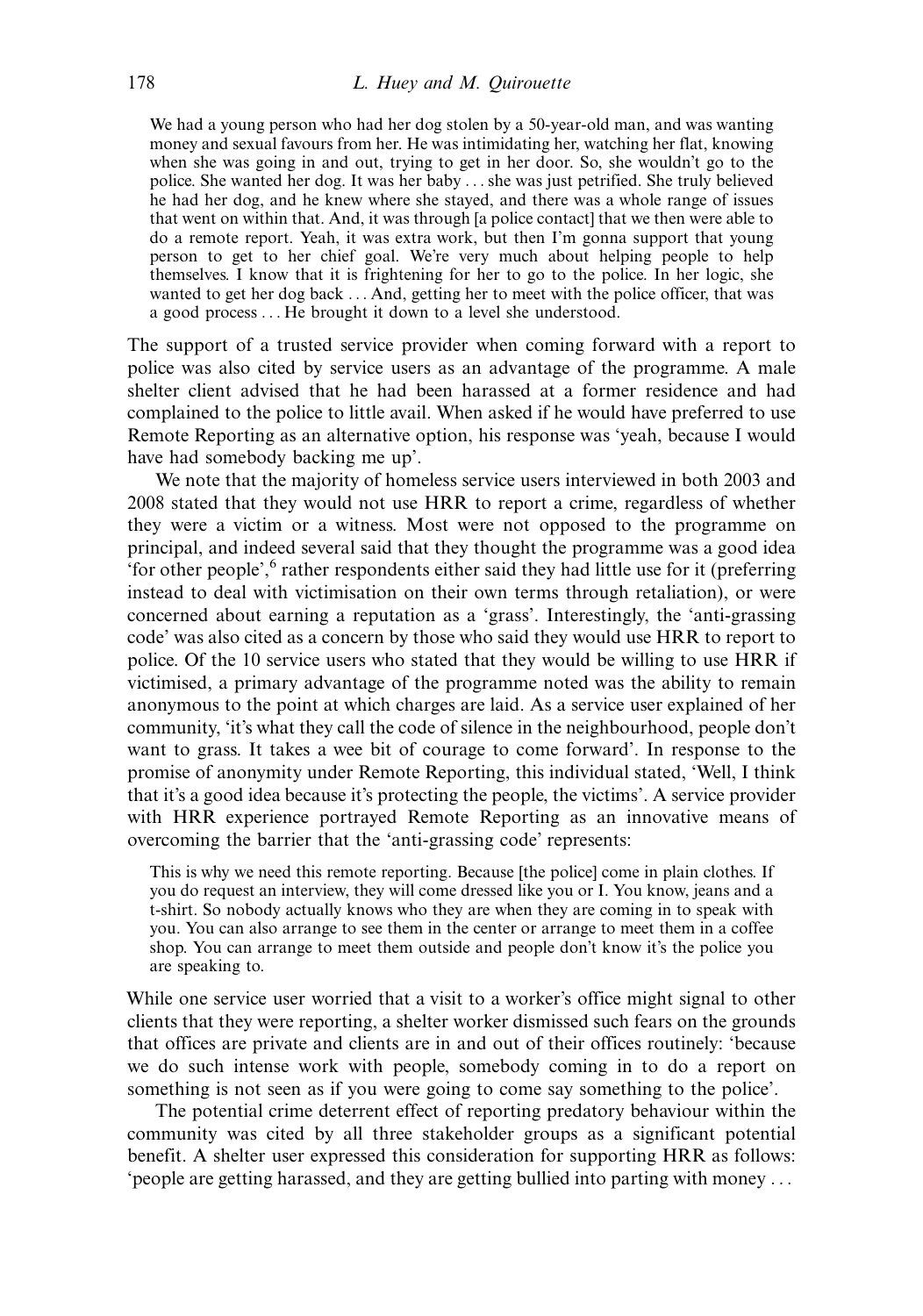intimidated for all sorts of stuff. If it was put out in such a fashion that even the dafter people could read it ... and then reported to the police, then I think [the program] could be beneficial to quite a few people'. Similarly, a service provider explained of her support of HRR:

it's not just about getting people to report crimes but it's also about letting the police know where the crimes are happening. I mean, we see people in here that have had horrendous crimes committed against them and in the past they would not have told anybody. Even if they can just say 'I was attacked', then we can send the form in and at least the police know that is going on in that part of Edinburgh.

In contrast to a number of studies that have revealed notable levels of resistance by police officers towards community policing initiatives (Skogan and Hartnett 1997, Saunders 1999, Herbert 2001, 2006, Huey 2007), we note that each of the officers interviewed in 2003 and 2008 endorsed both the community policing model generally, and the HRR programme specifically. Indeed, rather than cynically viewing the HRR programme as part of a 'rhetorical strategy' intended to serve political purposes within the community (Loader 1999, Lyons 1999), officers interviewed saw it as a legitimate mode of policing and one that yields distinct advantages for both the community and the police service. In particular, police interviewees cited the potential of HRR to provide insights into the 'dark figure' of unreported crimes within the homeless community. For instance, a senior police officer saw the utility of HRR as follows: 'what it is going to give us is a hint of the dark figure of the undercover crime in that very vulnerable section'. Another police representative advised that even in the situation where the victim or witness chooses to make an anonymous report, that 'any intelligence gleaned regarding culprits is entered onto our intelligence systems'. A frontline police officer with considerable experience of HRR demonstrated its utility through the following story:

remote reporting is a great method for us to establish that a problem exists, and it's a great way of discovering trends and new individuals that may be responsible [for crime]. It's good for indicating a problem and not for assisting with an investigation. The time it was most useful for me was probably  $-$  actually there have been two times now  $-$  we have had a massive influx of people from Eastern Europe ... we found ourselves in a position of dealing with a Polish community, who had no faith in the police ... the staff [at a shelter] became aware of a gang problem. There was a gang ... that were involved in extortion ... we, via the staff, got some information and from that, we were able to get access to the local operation ... eventually, we were able to get some statements and go after these people.

This officer then related another story in which HRR was used to stop a woman who had been robbing homeless individuals attending a mental health clinic. In summarising what he took away from that experience, the officer stated, 'We misjudge who we are dealing with sometimes. Some people with complex needs will never speak to us. Sometimes they have other things they want to hide, though they do not like to be the victims of other things. And we are typically bound to report all crimes, regardless of what we think about the victim. That's where Remote Reporting is becoming effective'.

While interviewees revealed a range of views as what they saw as the broader social implications of increased crime reporting by homeless citizens, the overwhelming majority of those interviewed cited the potential for greater social inclusion of the homeless citizen as the programme's primary potential benefit. For some service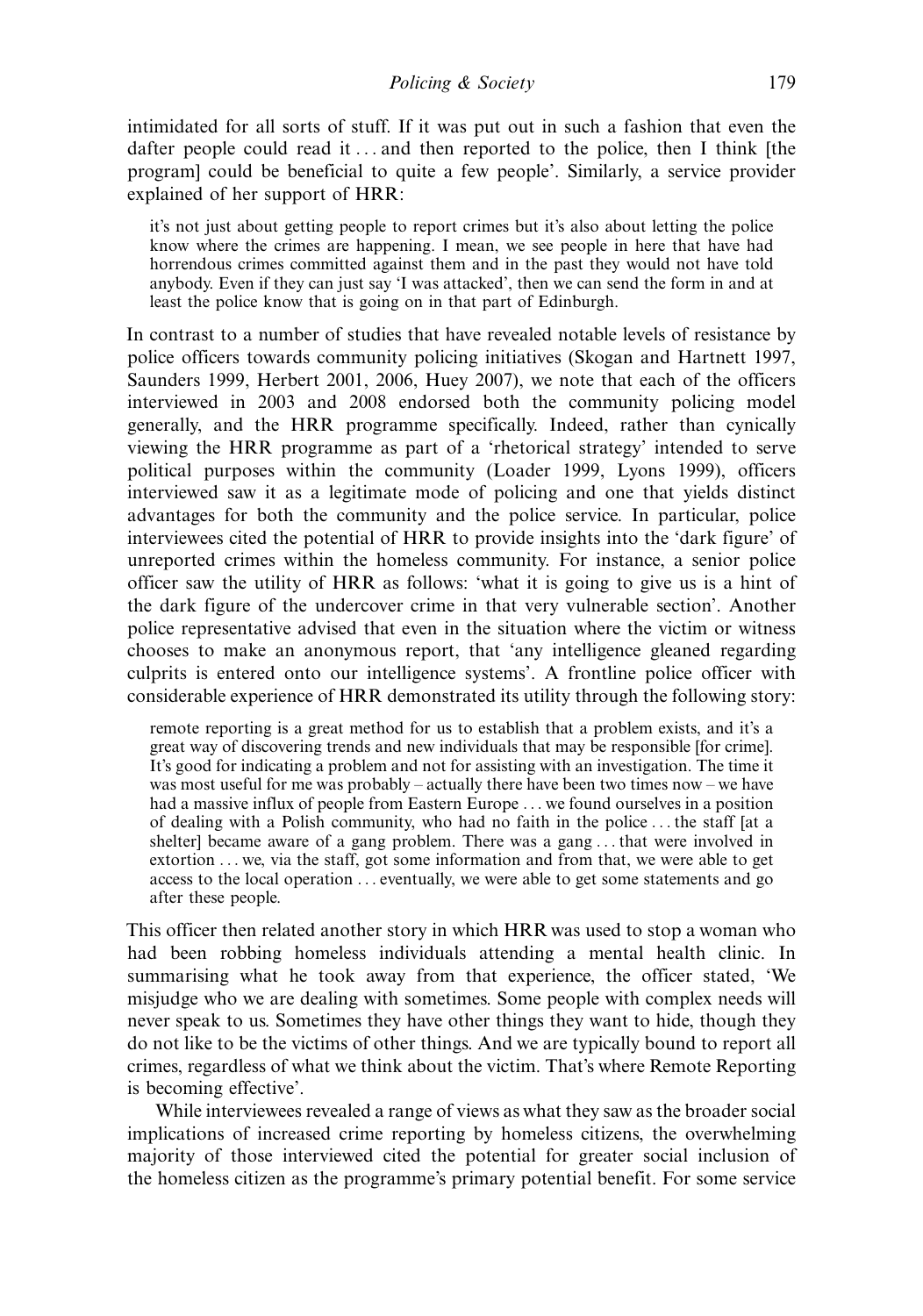providers, the programme is about letting homeless individuals know that they have 'rights and entitlements', including the right to access policing services: 'it's important for people to know that the police are there to provide a service and that they are actually the customer'. Further we were told that the programme sends 'a positive message to the person that they are of value, and that because they happen to be homeless or whatever else, they are still of value'. When asked why his organisation was participating in HRR, another community service provider stated, 'The attraction was anything that would help the guys who use our service to be more included in the community is more or less good. This is a kind of pathway to inclusion, if you like'.

### 'That link between the organizations and the police kind of disappeared'<sup>7</sup>: why HRR isn't being used

In order to assess the utility of HRR, we also sought to determine the extent to which the programme is used and to identify factors that constrain usage. To access reporting figures, we utilised Freedom of Information requests to the L&B police force. Table 2 reveals the number of reports made through HRR for a six-year period  $(2003-2008)$ . As can be seen below, of the nine reports for which details are available, three were formal complaints, the remainder being 'information only'. Of the formal complaints filed, after enquiries were made by police, none led to a criminal case. The type of incidents reported typically involved physical assault or injury, although others were for minor offences such as 'breach of the peace'. Although the overall number of reports is too small to provide any statistically significant statements about programme use, it appears that service users are less likely to seek a formal police intervention, preferring instead to pass along information to the police discreetly.

|      | Remote<br>Year Reports $(n)$ | Crime reported                                                                                                                                        | Report type                                                                                                                                                                                                                                                            |
|------|------------------------------|-------------------------------------------------------------------------------------------------------------------------------------------------------|------------------------------------------------------------------------------------------------------------------------------------------------------------------------------------------------------------------------------------------------------------------------|
| 2003 | 15                           | Information unavailable <sup>a</sup>                                                                                                                  |                                                                                                                                                                                                                                                                        |
| 2004 | 5                            | Information unavailable                                                                                                                               |                                                                                                                                                                                                                                                                        |
| 2005 | $\overline{2}$               | Information unavailable                                                                                                                               |                                                                                                                                                                                                                                                                        |
| 2006 | 6                            | Breach and malicious mischief<br>Assault and breach of the peace<br>Assault and theft<br>Assault and robbery<br>Assault with intent to rob<br>Assault | Information only; no crime report<br>Information only; no crime report<br>Information only; no crime report<br>Information only; no crime report<br>Information only; no crime report<br>Formal crime report, no investigation;<br>report created for information only |
| 2007 | $\mathfrak{D}$               | Breach of the peace<br>Hit and run vehicle accident                                                                                                   | Formal report and investigation<br>requested; enquiries negative<br>Formal report for minor injuries;<br>enquires negative                                                                                                                                             |
| 2008 |                              | Breach of the peace                                                                                                                                   | Information only; no crime report                                                                                                                                                                                                                                      |

Table 2. Remote Reports through HRR.

<sup>a</sup>We were informed by the Lothian and Borders Police Force that detailed information on incident types was not available before 2006.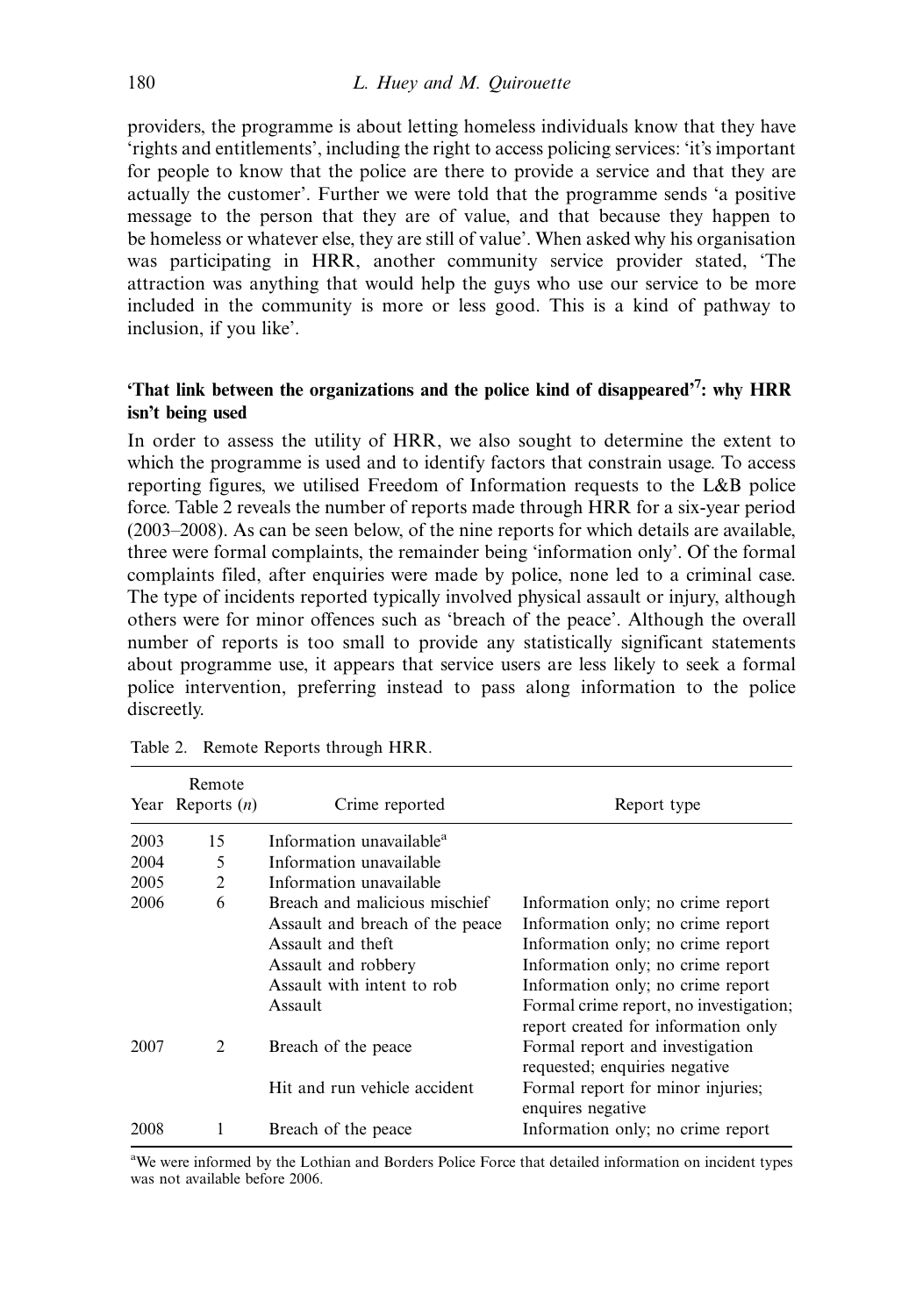As the figures above also demonstrate, HRR is not generative of a large volume of criminal complaints. In 2006, one of the authors sent a query to the L&B Police Force as to why the overall number of reports seemed fairly small. A representative of the L&B responded by advising that 'although numbers appear to be low, it was never envisaged that large number of reports would ever be received through this scheme'. Instead, she stated, 'the aim is to build up the trust and confidence the community to be able to report through conventional methods'. As can be seen in Table 2, the highest number of reports occurred in 2003, when the programme was implemented, and then began to dwindle thereafter. When we returned to Edinburgh in 2008, interviewees who were involved with the programme were asked about the volume of reports. A number of factors were cited by respondents for decreasing rates of reporting through the programme, including increased confidence in local officers leading to better relationships with the local community. For example, a police interviewee stated that HRR numbers were down because 'people are reporting more to their [Community Beat Officers] or are feeling more comfortable about reporting'. While it is the case that some community organisations and their clienteles may have excellent relations with their Community Beat Officers (CBOs), and that such relations may play a role in declining rates of HRR usage, through interviews with members of each of the stakeholder groups, other factors emerged.

Successful community policing programmes rely on participation from community groups, other public agencies and individual citizens (Bayley 1994). Acquiring broad-based support requires active promotion of programmes to would-be participants; however, as Chermak and Weiss (2003) have found, police organisations frequently put too few resources into marketing their community policing initiatives, with the result that opportunities at expanding programme participation are missed. This is no less the case in relation to HRR. Indeed, one reason for declining reporting rates became immediately obvious when we interviewed representatives from local groups that are not participating in HRR. What we discovered is that despite the fact that the programme had been in operation for some 6 years, three of the four groups that agreed to be interviewed were unaware of the programme until we contacted them. For example, a representative with one of the major organisations that provide services to the homeless in Edinburgh stated that 'I didn't know that they had the service, to be honest'. Another expressed puzzlement, 'I know all the services in Edinburgh, but I have not heard of this project'. 'Certainly the idea's good', still another service provider stated, 'but it needs to be publicised a bit'. We also heard this from several service users who were similarly unaware of the programme; indeed, all but a handful of the homeless citizens interviewed in both 2003 and 2008 lacked knowledge of the programme and required us to explain its basic premises and operation to them. It would appear that local CBOs are not always aware of the programme either. A representative from the fourth non-participating homeless service organisation that we interviewed advised that not only was her organisation never approached about joining HRR, but that she had found it difficult to access information about the project through her local CBO: 'we did try, because we had a client that did want to report an incident ... we tried to find out more about reporting that way, and we really came across a stumbling block trying to get information about it'. A service provider articulated the views of other community representatives upon stating that '[the] police should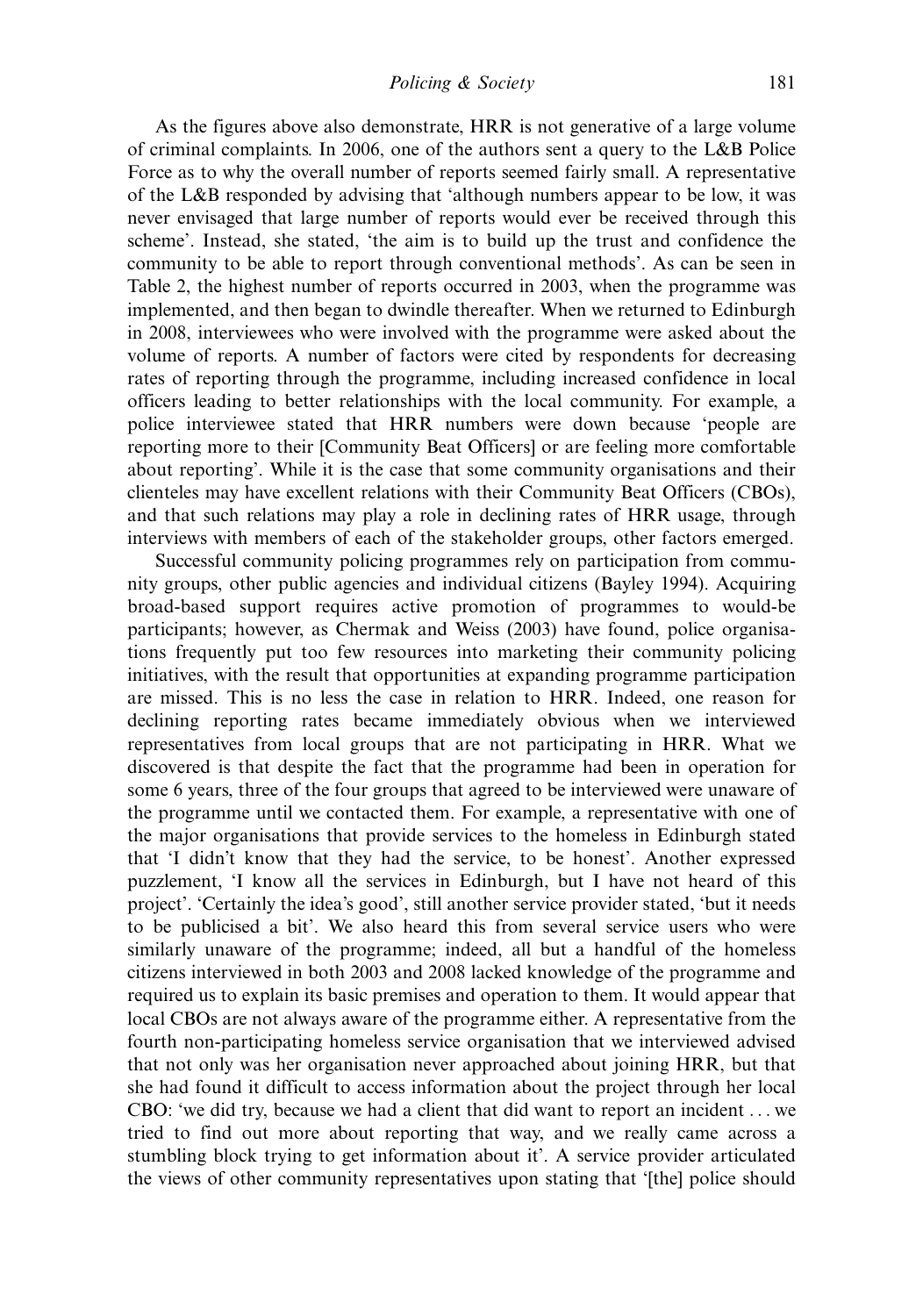do a little bit more to introduce this to services, and not just to services but to people around Edinburgh'.

Sustaining community involvement in local policing programmes has been identified as a significant challenge by previous researchers (Skogan and Hartnett 1997). Not surprisingly then, another factor related to low reporting rates in the HRR programme is that enthusiasm for the programme has waned on the part of community service providers. Participants' dwindling enthusiasm for the programme was explained as being due to inconsistent monitoring of the programme and/or a general lack of coordination. Indeed, a recurring refrain in interviews was that HRR 'got off to a good start', but that 'it's been downhill all the way'. It was felt that HRR was something akin to a rudderless ship, with both service providers and police believing that it was the responsibility of the other stakeholder group to 'own the programme'. For example, when we asked a shelter worker why the volume of reports had dropped rather than increased, she offered the following perspective:

A lot of energy came out at the beginning. Big launch. Then one or two agencies fell away. The monitoring that they hoped would take place didn't really happen. Or at least the liaison between the police and ourselves really quickly folded after three or four months. I'm sure that the police are still recording what's been going on, incidents and responding to them, but that link between the organisations and the police kind of disappeared.

A hostel manager similarly stated that the reason why his organisation had seen the number of reports dwindle was the lack of a central owner of the programme tasked with monitoring it and facilitating communication between participants. As this individual explained, 'I think that's been lacking, the monitoring and reviewing of it. Then it really would be successful. It would help keep it on the agenda'.

In its ideal form, community policing operates under the 'ownership' of individual police officers, who work with the community to effect change (Skogan and Hartnett 1997). In practise, however, community policing programmes are often 'un-owned' and/or significantly under-resourced as a result of other institutional needs and external pressures (Tilley 2005, Huey 2007). For example, CBOs are among those easily re-allocated to regular patrol units when coverage is required for critical staffing shortages (Huey 2007). The institutional rank structure and promotion process also plays a role. As Fielding (1999) points out, the reality of a policing career entails promotions and transfers, thus community policing programmes and initiatives are frequently abandoned when their 'owner' is moved elsewhere within an organisation. As may be recalled, when we interviewed one of the principal organisers of HRR in 2003, he advised that his decision to become involved was as a direct result of being approached by the local police commander who had adopted the programme and promoted it both within the police force and to external agencies. A few years later, the police commander had left to join another organisation and the programme was under the nominal oversight of a lower ranking officer at force headquarters, apparently buried in the constellation of other community programmes that the L&B promotes. In 2008, we re-interviewed this service provider about what appeared to be a significant lack of momentum in relation to promoting the programme. The response we received located the problem within the police organisation: 'You need somebody to organise it within the police and push it'. According to this individual, community service groups do not have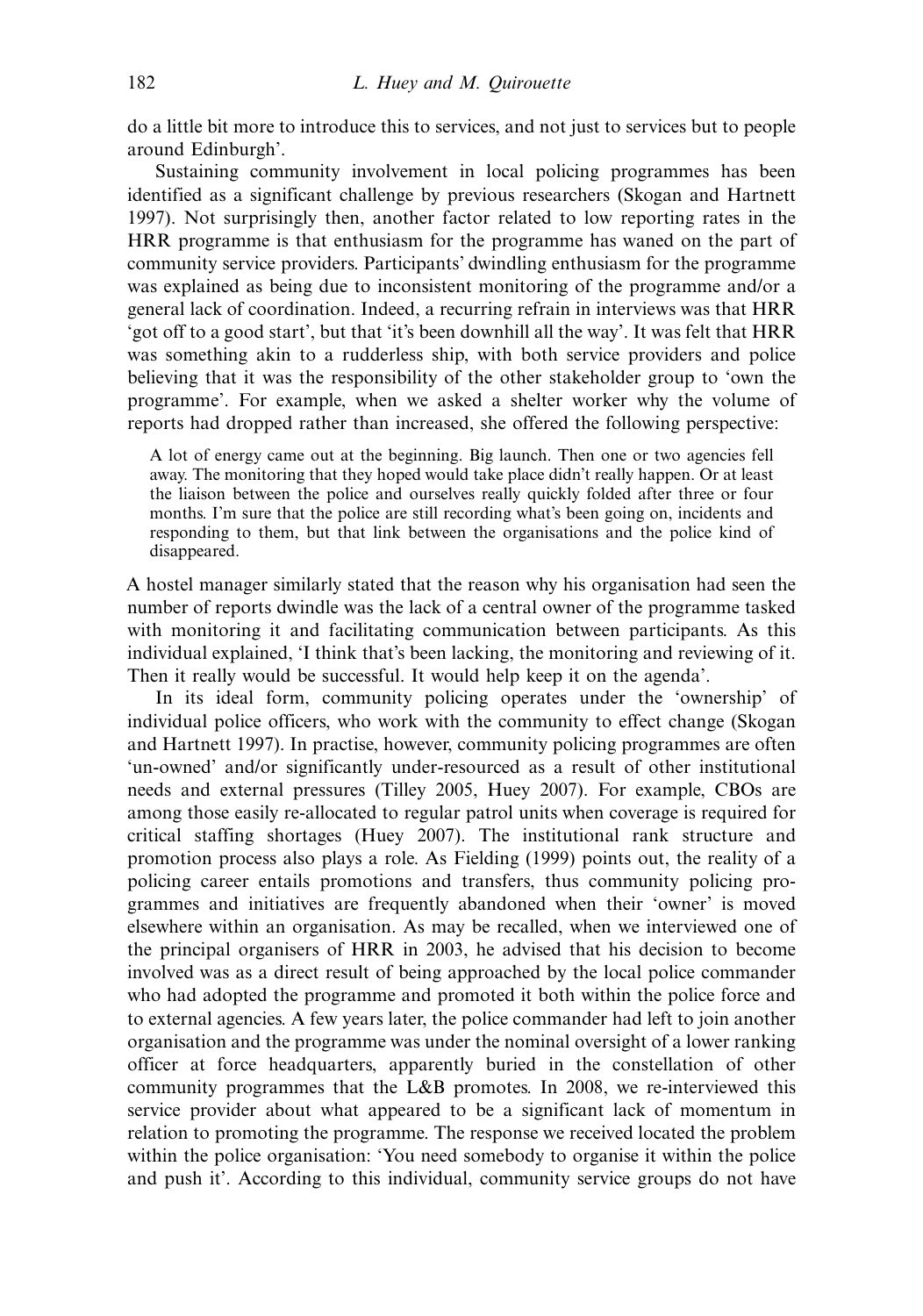sufficient resources to make community policing programmes work without an active leader in the police department promoting their cause. With the police commander no longer promoting the programme within the police organisation, service providers saw the programme as largely abandoned by the police. As one service provider queried, 'Who's left to kind of champion it?'

A central theme in interviews with community service providers is that local agencies do not have sufficient resources to take on community policing projects without a significant level of support from the police. In interviews with staff members at other participating community agencies, we were repeatedly told that HRR 'has been slowly dwindling' or 'put on the back burner' because agencies had limited resources and too many other issues to deal with to promote the programme or to coordinate efforts with other agencies. For example, we heard 'unfortunately, we have so much other stuff' and 'other things came on to the agenda', among other comments explaining why community groups were unable or unwilling to assume a more proactive role in developing HRR. One shelter worker explained waning support for the programme among service agencies in the following terms:

this is more paperwork for services, we don't get any money to implement it. It's a fantastic service and we should all do it, but, you know, if it's not right on your desk I guess and there's no money for us to provide this service, possibly there is a chance that maybe people will say 'Oh well, put it on the back burner and I'll come back to that later'. And maybe they're right.

An illustrative example of the lack of ownership of the programme was provided to us courtesy of the HRR page on the L&B Police Force website. In order to set up interviews with participating service providers, we contacted each of the seven agencies listed on the website. We then discovered that one of the agencies listed had been shut down for over a year, and another was completely unaware of the HRR project. Indeed, a senior official at this organisation claimed that she had never heard of HRR. After checking with half a dozen other employees at this agency, she could locate no one there who had knowledge of the project. When we subsequently pointed out the inaccuracy of the information on their website, a police liaison stated that it is the duty of participating agencies to inform the L&B when there are changes to their involvement in the project. As she explained, 'Nobody tells us. The way it works is once somebody, once an agency becomes a Remote Reporting site, there is like a single point of contact, an officer in each division who goes out and trains the staff. We get a brief overview of what they do. But unless they tell us they are closing, we don't have any way of knowing that'. Rather than seeing the police as the owner of the programme and thus responsible for monitoring it, this individual said of the programme's community partners, 'the onus is really on them'. The lack of police oversight in maintaining the programme caused one service provider to suggest that, for the police, HRR was no longer 'the flavour of the month'.

## 'It's such a good service; it's too good to lose it'<sup>8</sup>: concluding remarks

The goal of Remote Reporting is to offer an alternative method for a marginalised population to report victimisation to police, thereby encouraging access to security and facilitating social justice. Based on our analysis of interview data provided by members of key stakeholder groups, we see HRR as a potential means by which: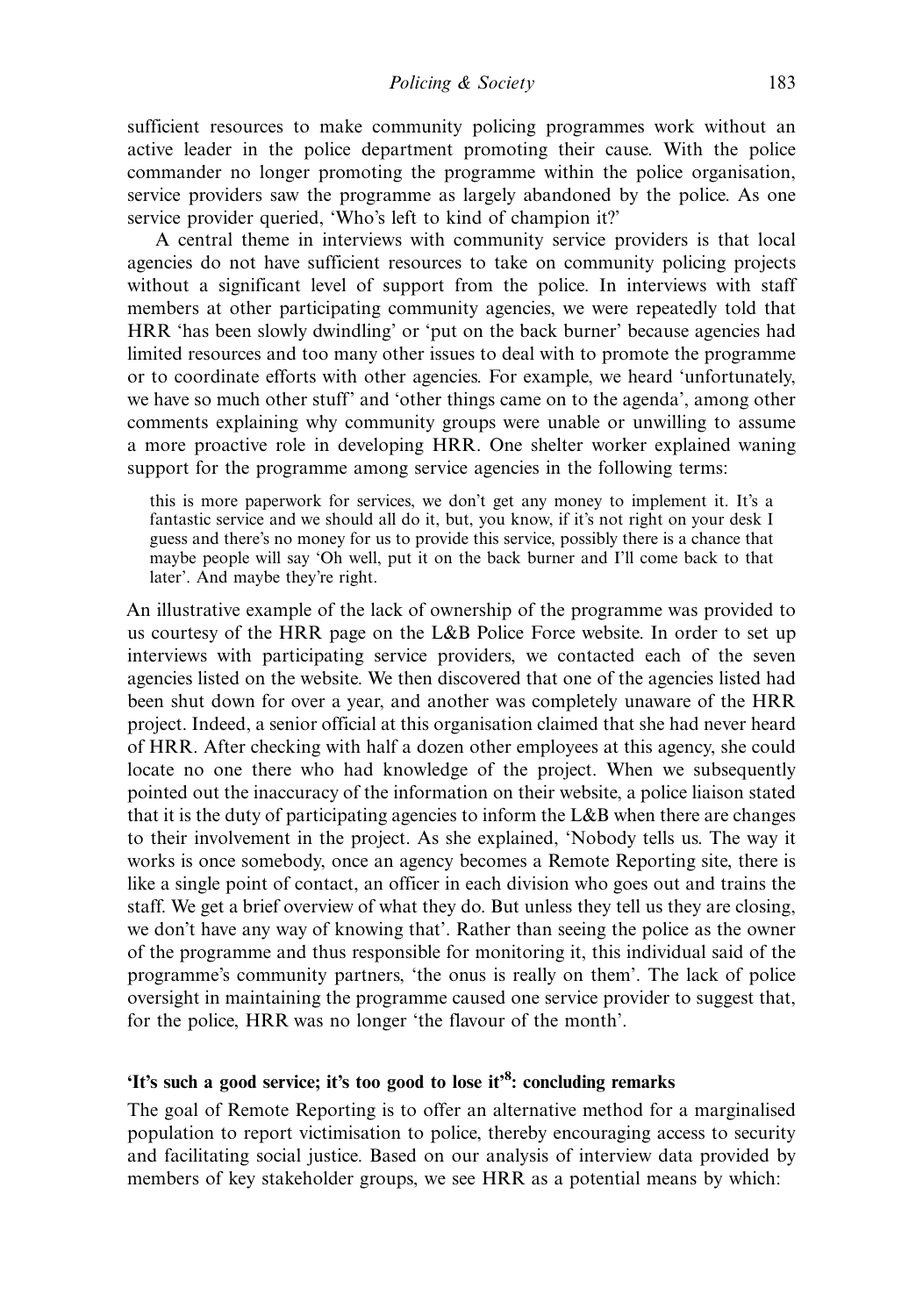- (1) homeless victims of crime can be heard by the criminal justice system;
- (2) issues related to criminal victimisation of the homeless can be addressed;
- (3) societal awareness of the victimisation of the homeless can be increased;
- (4) relations between homeless communities and police organisations can be improved;
- (5) relations between service providers for the homeless and policing agencies can be strengthened; and
- (6) police can receive information concerning crimes that they may not be aware of and/or receive critical information to further existing investigations.

These are worthwhile goals and a model that holds the potential to achieve any measurable effect in any of these areas is one that is clearly worth considering.

Unfortunately, the model HRR programme in Scotland also stands as an exemplar of one of the central problems that undermines collaborative community programmes in general, and community policing programmes in particular: lack of leadership. Although collaborative efforts between public and private groups to address complex problems related to homelessness are laudable and to be encouraged, the decentralised approach taken with respect to the operation of the HRR programme has meant that no one individual or group 'owns' the programme, and thus there is no driving force ensuring consistent communication among partners, monitoring the programme, evaluating its strengths and weaknesses and, most critically, promoting the programme within the homeless community. In Skogan's (2006) 10-year study of community policing in Chicago, he notes the important role played by participating community organisations in fostering and maintaining wider citizen involvement. However, what Skogan's study demonstrates is the importance of active police participation in creating and maintaining both a network of community actors to 'spread the message', as well as structures and routine processes to guide communications between participants. Charles Edwards similarly argues that:

Crime prevention initiatives, like any other initiative, need coordination and organization to keep them effective: for example, a British study ... found that Neighbourhood Watch worked most successfully when police co-ordinated it. It would seem to follow, then, that whether the bulk of the responsibility for a particular community policing project falls on police or on the community, a significant police input is necessary for it to be fully effective (2005, p. 97).

The importance of leadership in not only bringing parties together for common causes, but also for steering partnerships through the collaborative process, cannot be understated (Chrislip and Larson 1994, Ansell and Gash 2007). Collaborative leaders, Lasker and Weiss (2003, p. 31) argue, must have the skills to promote broad and active participation, ensure broad-based influence and control, facilitate productive group dynamics and extend the scope of the process. It is important to note that such tasks require time, resources and skills (Huxham and Vangen 2000). Not all partners in a collaborative effort will have equal access to these necessary ingredients. In the instant case, tasks that are fundamental to the success of the HRR programme have been left to over-burdened community partners and, not surprisingly, the programme has become largely defunct. We draw from this case study a key lesson: modes of governance based on public-private partnerships cannot be so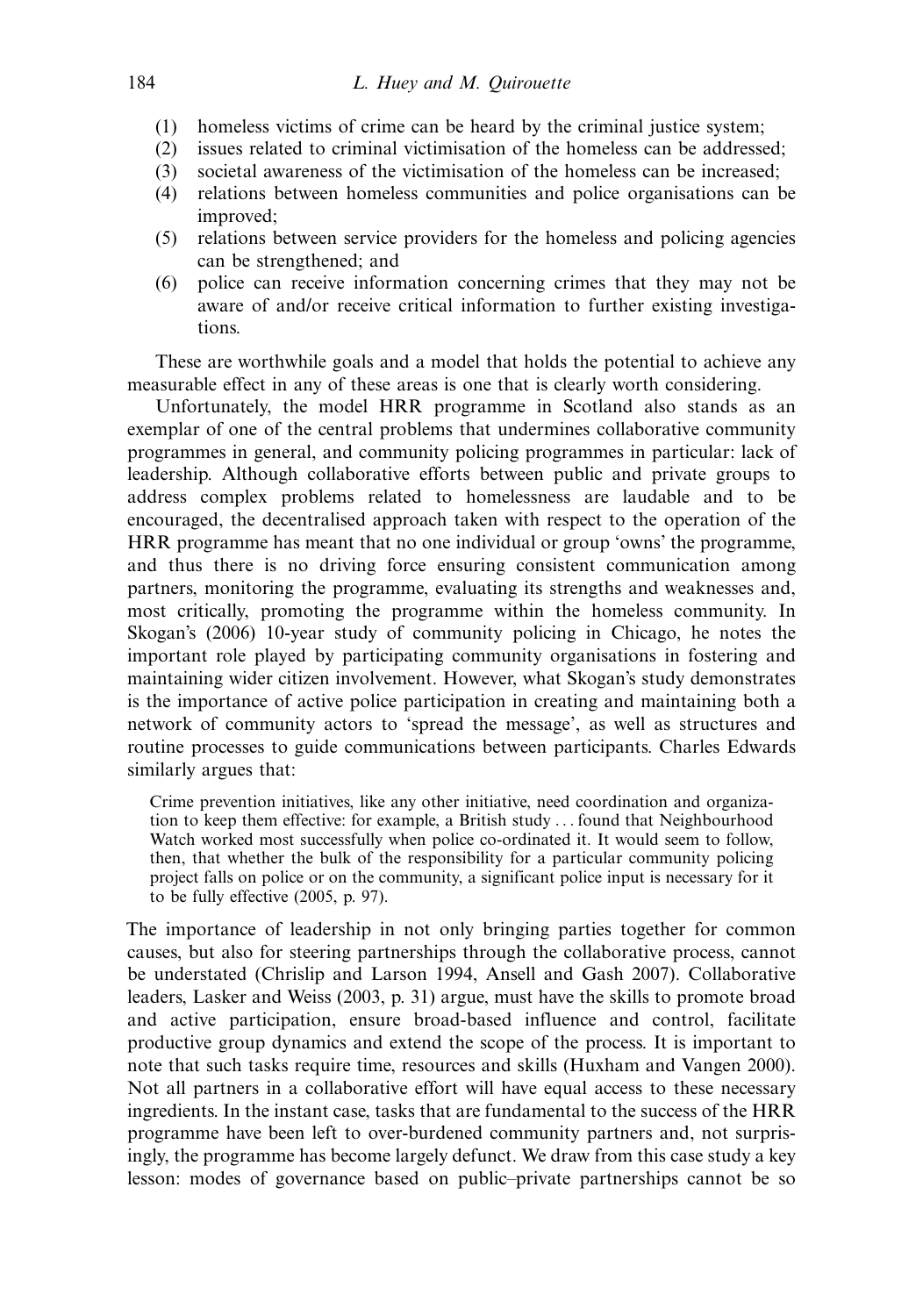decentralised in their processes that they constitute a burden on community partners, because it is all too likely the homeless service user who will bear the cost.

#### **Notes**

- 1. Although the programme was subsequently renamed 'Take Control', throughout this paper we refer to the programme by its original title, Homeless Remote Reporting Program or HRR.
- 2. Quote from an interview with a community service provider (2003).
- 3. The Ark Trust of Edinburgh is now defunct, having been subsumed by another agency.
- 4. The anti-grassing code is a prohibition against informing to authorities found within streetbased communities.
- 5. Quote from an interview with a male shelter user in Edinburgh (2008).
- 6. The majority of homeless service users interviewed were of the view that HRR was an excellent programme for those segments of the homeless population deemed particularly vulnerable. The vulnerable, according to our interviewees, variously include women, youth and the elderly.
- 7. Quote taken from an interview with a community service provider (2008).
- 8. Quote taken from an interview with a community service provider (2008).

#### **References**

- Ansell, C. and Gash, A., 2007. Collaborative governance in theory and practice. Journal of Public Administration Research and Theory, 18 (4), 543–571.
- Bayley, D., 1994. Police for the future. Oxford: Oxford University Press.
- Bayley, D. and Shearing, C., 2001. The new structure of policing: description, conceptualization, agenda [online]. U.S. Department of Justice Research Report. Available from: [http://](http://www.ncjrs.gov/txtfiles1/nij/187083.txt) [www.ncjrs.gov/txtfiles1/nij/187083.txt](http://www.ncjrs.gov/txtfiles1/nij/187083.txt) [Accessed 10 September 2009].
- Chermak, S. and Weiss, A., 2003. Marketing community policing in the news: a missed opportunity? [online] National Institute of Justice research paper. Available from: [http://](http://www.ojp.usdoj.gov/nij) [www.ojp.usdoj.gov/nij](http://www.ojp.usdoj.gov/nij) [Accessed 21 August 2009].
- Chrislip, D. and Larson, C.E., 1994. Collaborative leadership: how citizens and civil leaders can make a difference. San Francisco, CA: Jossey-Bass.
- Edwards, C.J., 2005. Changing policing theories for 21st century societies. 2nd ed. Annandale: Federation Press.
- Eick, V., 2003. New strategies of policing Berlin's poor: Berlin's neo-liberal security system. Policing and Society,  $13$  (4),  $365-379$ .
- Ericson, R., 1994. The division of expert knowledge in policing and security. The British Journal of Sociology,  $45$  (2),  $149-175$ .
- Fielding, N., 1999. Community policing. Oxford: Oxford University Press.
- Garland, D., 1996. The limits of the sovereign state. The British Journal of Criminology, 36 (4), 445467.
- Garland, D., 2001. The culture of control: crime and social order in contemporary society. Chicago, IL: University of Chicago Press.
- Herbert, S., 2001. 'Hard Charger' or 'Station Queen': policing and the masculinist state. Gender, Place & Culture,  $8(1)$ , 55-72.
- Herbert, S., 2006. Citizens, cops, and power: recognizing the limits of community. Chicago, IL: University of Chicago Press.
- Huey, L., 2007. Negotiating demands: the politics of skid row policing in Edinburgh, San Francisco and Vancouver. Toronto, ON: University of Toronto Press.
- Huey, L., 2008. 'When it Comes to Violence in My Place, I am the Police!' Exploring the policing functions of community service providers in Edinburgh's Cowgate and Grassmarket. *Policing & Society*, 18  $(3)$ , 207–224.
- Huey, L. and Quirouette, M., 2009. Access to justice as a component of citizenship: reconsidering policing services for Canada's homeless [online]. Available from: [http://](http://ir.lib.uwo.ca/sociologypub/10) [ir.lib.uwo.ca/sociologypub/10](http://ir.lib.uwo.ca/sociologypub/10) [Accessed 10 September 2009].